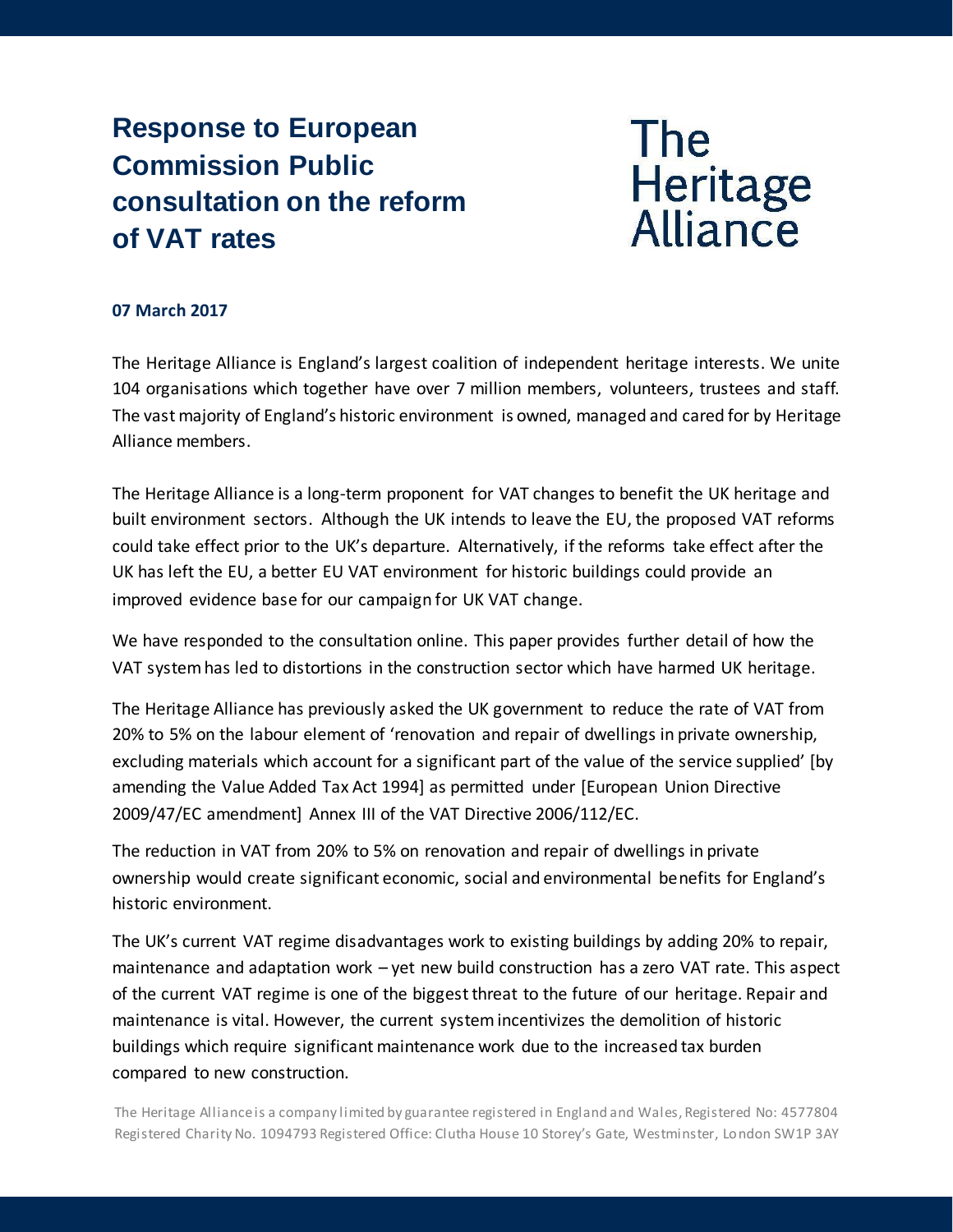In 2014, research by the Cut the VAT Coalition, of which we were a partner, demonstrated that a cut in VAT on housing renovation and repair would bring substantial benefits over the lifetime of the 2015-20 parliament, by providing a huge stimulus of more than £15 billion to the economy. A detailed breakdown and link to resources of why a reduction in VAT would benefit the UK economy can be seen in the evidence section below.

Sadly, the UK Government has not cut VAT as we have requested. This is most likely because the Directive only allows up to two reduced rates set at 5%.

The EU Commission should consider setting a mandatory EU wide reduced rate of 5% on the labour element of 'renovation and repair of dwellings in private ownership, excluding materials which account for a significant part of the value of the service supplied' as part of its reform of the EU VAT system. This would have huge positive effects for Europe's heritage, economy and environment.

The heritage of England and the EU is a great asset- a source of pride which can drive economic growth. Well maintained heritage assets have positive e social, economic, environmental and cultural impacts for Government, businesses, communities and individuals. VAT policy should be reformed to ensure a level playing field in all Member States between the VAT treatment of maintaining heritage assets and new buildings. Such a move would provide a huge boost for Europe's cultural heritage and would be a fitting way to mark the first European Year of Cultural Heritage in 2018.

#### **What is the evidence of this reduction having a positive impact?**

The housing renovation and repairs market is huge. Evidence from the Isle of Man and the Netherlands illustrates the benefits of reducing VAT on the labour element of all housing renovation and repair work.

#### **Case Study: The Isle of Man**

Following the EU Council Directive 1999/85/EC, which permitted on a temporary basis the reduction of VAT to 5% on the 'repair and maintenance of private dwellings', The Isle of Man submitted to the EU a proposal for a 'Labour Intensive Services [LIS] experiment', which was adopted as statutory by the Crown Dependency on 1st January 2000. This experiment meant that most domestic renovation and repair work, on which VAT of 17.5% was applied, would be charged at 5%. The Statutory Document (104/00) adopted by the Isle of Man (came into effect in 2002) which altered its Value Added Tax Act (1996) interpreted "renovation and repair of private dwellings" as buildings referring to dwellings, buildings solely or primarily used for a relevant residential purpose, buildings belonging to a charity and ecclesiastical buildings.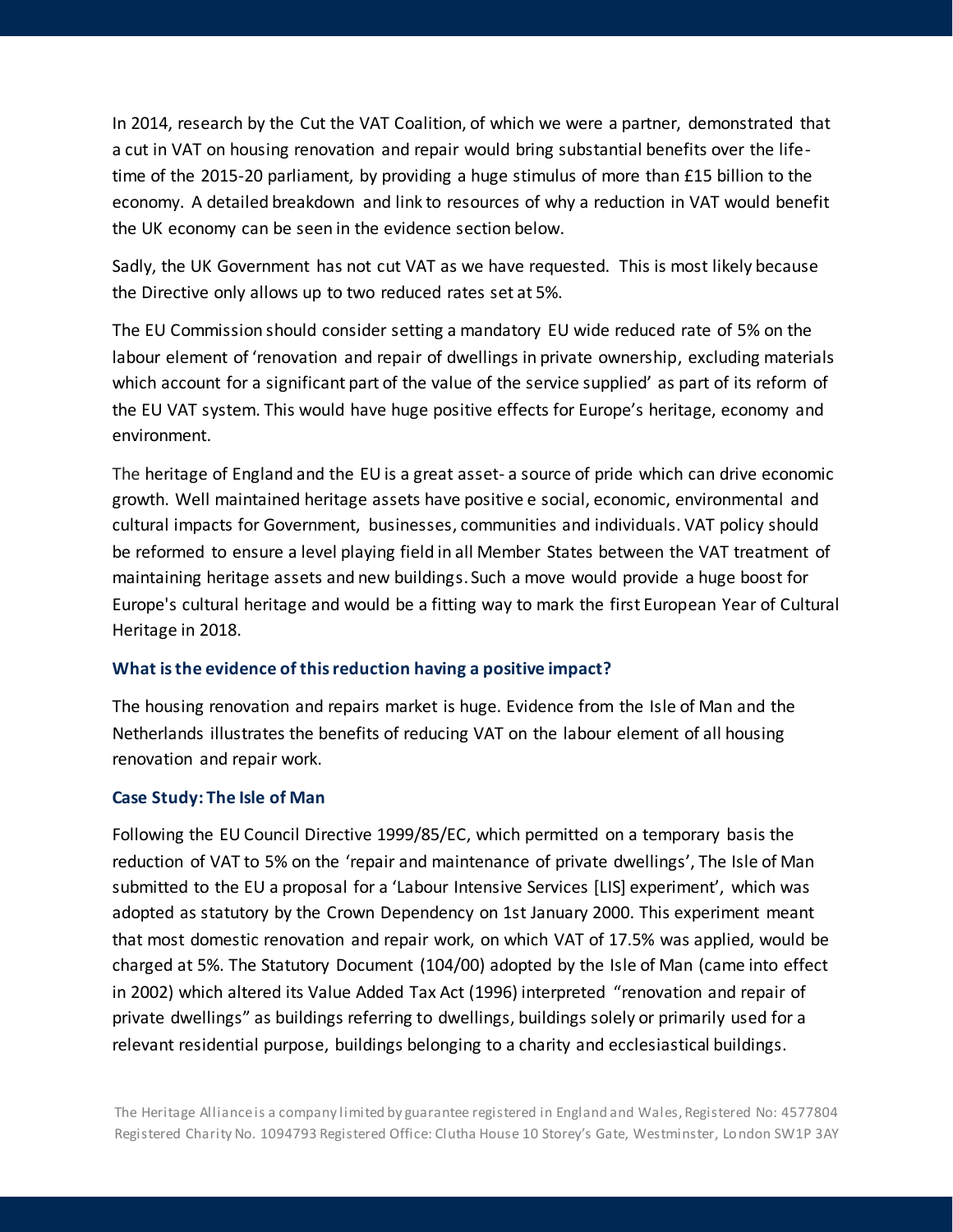The evaluation report on the experiment conducted in the Isle of Man illustrates that, whereas Isle of Man policy had favoured green field site development, the measure 'appeared to address the problems of renovation, rejuvenation and regeneration of existing property in built up areas'. The report classed the VAT reduction as a 'huge success', with 96% of the traders from the evaluation survey (survey of 7% of traders who had reduced VAT under experiment) claiming that it had increased business, while 40% of respondents said customers were having work done they would not normally have done. The report concluded:

"Whilst not all the data sets are available, it is apparent from the VAT details, the trade survey, other Government Departments input and general hearsay and discussion with the general public that, from the Isle of Man's perspective, the experiment has been successful in achieving its and the EU's aims of creating employment and reducing the size of the shadow economy. In addition there have been other benefits to the Government and people of the Island, including improvements to the existing housing stock and reduced pressure on green field site developments. There has been far less pressure on builders to cut corners, reduce prices and work outside the system - the knock on effect of this, according to the Employer's Federation is happier customers and staff, fewer complaints and staff movements, all of which contribute to improved profitability. All concerned have expressed the desire to continue with the regime and for it to become a permanent feature."

Following the ECOFIN decision in 2009 to allow EU member states to reduce VAT to 5% on repairs, maintenance and improvement to private dwellings, the Cut the VAT coalition commissioned Experian to [produce a report](https://www.architecture.com/Files/RIBAHoldings/PolicyAndInternationalRelations/Policy/PublicAffairs/CuttheVATexperianreport.pdf) when VAT on RMI was at 17.5%. The report argued that reducing VAT to 5% would stimulate the economy by £1.4bn by the end of 2010. The research argued that the initial net revenue loss, once the returning benefits of reduced social security and increased income tax, national insurance and employers insurance contribution are taken into account would be much smaller.

This was followed by [a second research report \[pdf, 1.5mb\]](http://resources.fmb.org.uk/docs/VATResearchFinal.pdf) by Experian commissioned again by the Cut the VAT Coalition, which showed that a reduction in the rate of VAT on housing renovation and repair work between 2015 and 2020 would have had the following impact:

- A total stimulus effect of more than £15.1bn in the UK economy as a whole;
- 42,050 extra full-time equivalent construction jobs by the end of 2020;
- An additional 53,430 jobs in the wider economy by the end of 2020;
- A total of 95,480 extra jobs in the UK by the end of 2020;
- Up to 3,586 new construction jobs in Scotland; 1,475 in Wales; and 416 in Northern Ireland;

The Heritage Alliance is a company limited by guarantee registered in England and Wales, Registered No: 4577804 Registered Charity No. 1094793 Registered Office: Clutha House 10 Storey's Gate, Westminster, London SW1P 3AY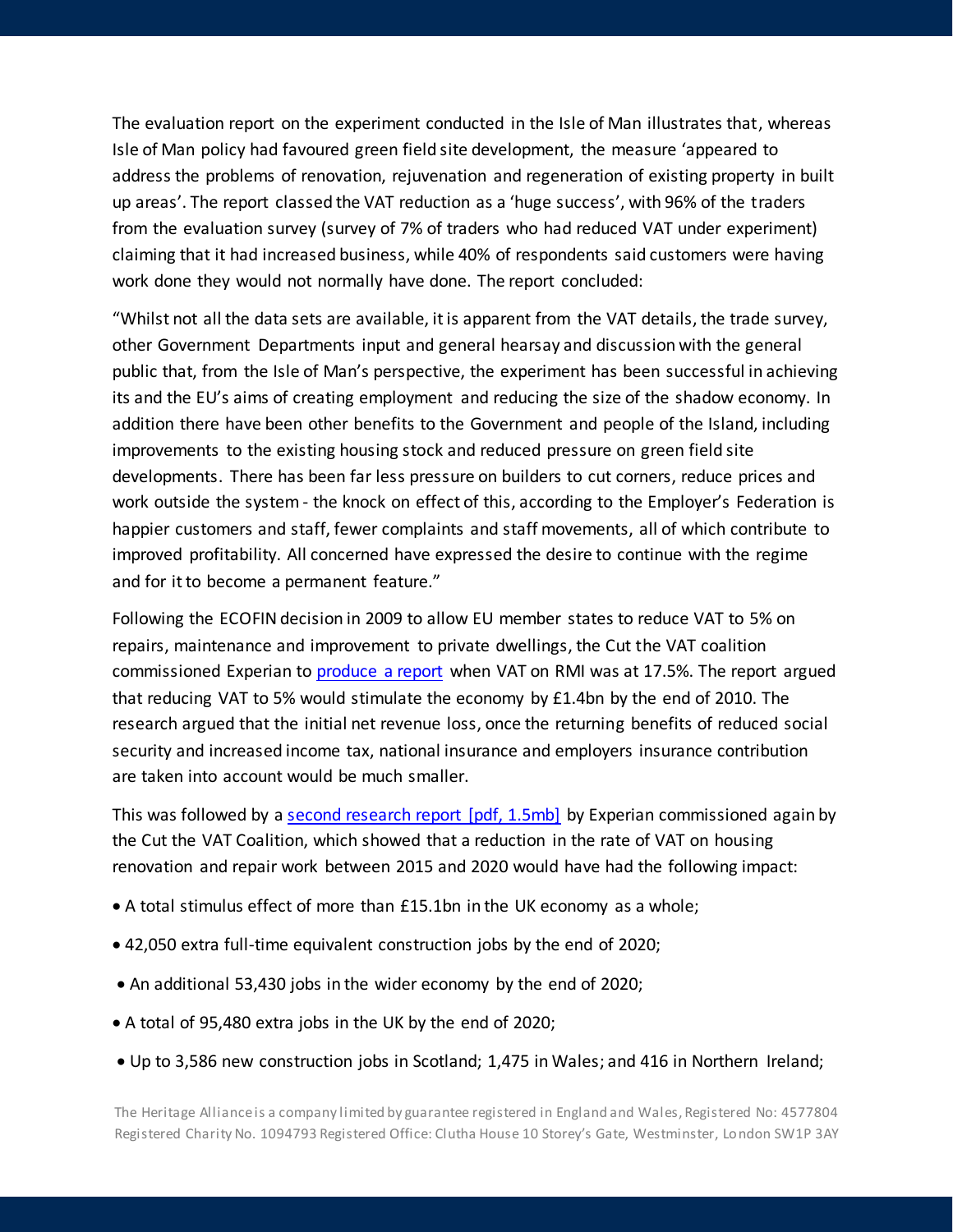• Total extra expenditure of around £1.08bn on energy efficiency measures;

• A potential saving of up to 237,128 tonnes of CO2 as 91,660 homes are retrofitted with loft and wall insulation, double glazing and energy efficient boilers.

A reduction in the rate of VAT from 20% to 5% on the labour element of all housing renovation and repair work from 2015 to 2020 could generate significant economic and social benefits to the UK and other Member States.

## **Where can you find further information and other documents?**

• Country Land and Business Association, 'How to pay less or no VAT on work to Heritage: mitigating the damage from the Government's 2012 Tax Raid on Heritage' [http://www.cla.org.uk/rural-policy-advice/legal-and-professional/heritage/how-pay-less-or-no](http://www.cla.org.uk/rural-policy-advice/legal-and-professional/heritage/how-pay-less-or-no-vat-work-heritage-mitigating-damage-government%E2%80%99s-2012-tax-raid-heritage)[vat-work-heritage-mitigating-damage-government%E2%80%99s-2012-tax-raid-heritage](http://www.cla.org.uk/rural-policy-advice/legal-and-professional/heritage/how-pay-less-or-no-vat-work-heritage-mitigating-damage-government%E2%80%99s-2012-tax-raid-heritage)

• Country Land and Business Association, 'Saving VAT on work to Heritage and other existing buildings' CLA69 [Available to order on CLA website](http://www.cla.org.uk/rural-policy-advice/legal-and-professional/heritage/advisory-handbook/cla69-saving-vat-work-heritage-and-other-existing-buildings)

• [Cut the VAT campaign website](https://www.fmb.org.uk/about-the-fmb/policy-and-public-affairs/domestic-refurbishment-and-energy-efficiency/)

• English Heritage, 'Tax Relief for Listed Buildings and other Heritage Assets' <http://www.englishheritage.org.uk/professional/advice/hpg/assistanceforowners/taxrelief/>

• [Experian Report 2011:](http://www.architecture.com/Files/RIBAHoldings/PolicyAndInternationalRelations/Policy/PublicAffairs/CuttheVATexperianreport.pdf) The Opportunities and Costs of Cutting VAT: The effects of selected reductions in the rate of VAT on the labour element of housing repair, maintenance and improvement: A Report for the Cut the VAT coalition

• Experian Report March 2014: An estimate of the effects of a reduction in the rate of VAT on housing renovation and repair work: 2015 to 2020. <http://resources.fmb.org.uk/docs/VATResearchFinal.pdf>

• HMRC information on VAT and Construction <http://www.hmrc.gov.uk/vat/sectors/builders/construction.htm>

- Seely, A. 2013. 'VAT & Churches' House of Commons Library. SN1051. 5 November 2013
- Seely, A. 2013. 'VAT on Construction' House of Commons Library. SN00587. 3 July 2012

• Seely, A. 2013. 'VAT: European law on VAT rates' House of Commons Library. SN2683. 28 August 2013

### For further information, please contact The Heritage Alliance.

The Heritage Alliance is a company limited by guarantee registered in England and Wales, Registered No: 4577804 Registered Charity No. 1094793 Registered Office: Clutha House 10 Storey's Gate, Westminster, London SW1P 3AY